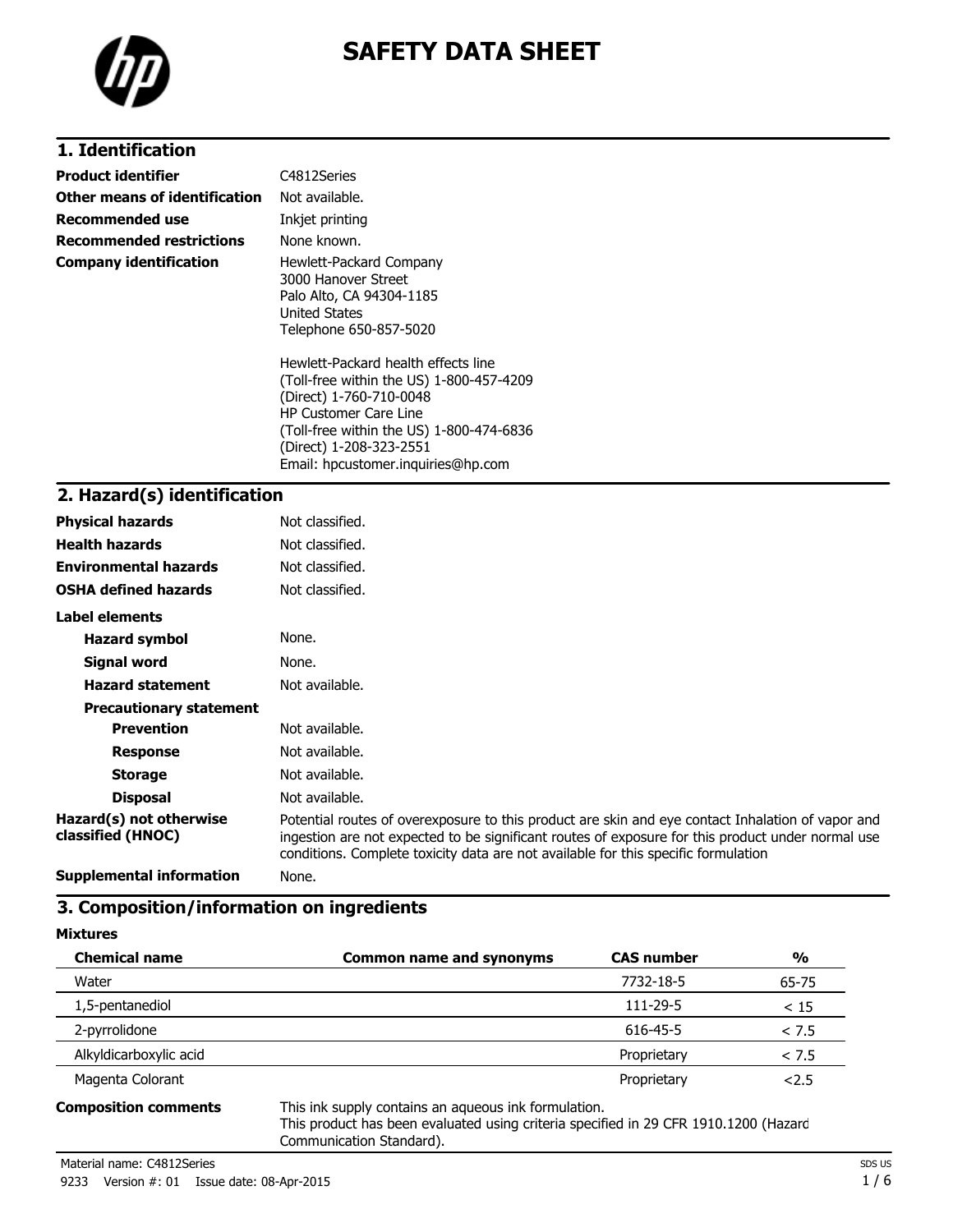| 4. First-aid measures                                    |                                                                                                                                                                                                    |
|----------------------------------------------------------|----------------------------------------------------------------------------------------------------------------------------------------------------------------------------------------------------|
| <b>Inhalation</b>                                        | Remove to fresh air. If symptoms persist, get medical attention.                                                                                                                                   |
| <b>Skin contact</b>                                      | Wash affected areas thoroughly with mild soap and water. Get medical attention if irritation<br>develops or persists.                                                                              |
| Eye contact                                              | Do not rub eyes. Immediately flush with large amounts of clean, warm water (low pressure) for at<br>least 15 minutes or until particles are removed. If irritation persists get medical attention. |
| <b>Ingestion</b>                                         | If ingestion of a large amount does occur, seek medical attention.                                                                                                                                 |
| Most important<br>symptoms/effects, acute and<br>delayed | Not available.                                                                                                                                                                                     |

### **5. Fire-fighting measures**

| Suitable extinguishing media                                        | For small (incipient) fires, use media such as foam, sand, dry chemical, or carbon dioxide.<br>For large fires use very large (flooding) quantities of water and/or foam, applied as a mist or spray. |
|---------------------------------------------------------------------|-------------------------------------------------------------------------------------------------------------------------------------------------------------------------------------------------------|
| Unsuitable extinguishing<br>media                                   | None known.                                                                                                                                                                                           |
| Specific hazards arising from<br>the chemical                       | Not applicable.                                                                                                                                                                                       |
| Special protective equipment<br>and precautions for<br>firefighters | Not available.                                                                                                                                                                                        |
| <b>Specific methods</b>                                             | None established.                                                                                                                                                                                     |

### **6. Accidental release measures**

| <b>Personal precautions,</b><br>protective equipment and<br>emergency procedures | Wear appropriate personal protective equipment.                                                                                                                              |
|----------------------------------------------------------------------------------|------------------------------------------------------------------------------------------------------------------------------------------------------------------------------|
| <b>Methods and materials for</b><br>containment and cleaning up                  | Dike the spilled material, where this is possible. Absorb with inert absorbent such as dry clay, sand<br>or diatomaceous earth, commercial sorbents, or recover using pumps. |
| <b>Environmental precautions</b>                                                 | Do not let product enter drains. Do not flush into surface water or sanitary sewer system.                                                                                   |
| <b>The Hotel different constitutions</b> and                                     |                                                                                                                                                                              |

#### **7. Handling and storage**

| <b>Precautions for safe handling</b>                               | Avoid contact with skin, eyes and clothing.                               |
|--------------------------------------------------------------------|---------------------------------------------------------------------------|
| Conditions for safe storage,<br>including anv<br>incompatibilities | Keep out of the reach of children. Keep away from excessive heat or cold. |

## **8. Exposure controls/personal protection**

| <b>Occupational exposure limits</b>               | No exposure limits noted for ingredient(s).                            |
|---------------------------------------------------|------------------------------------------------------------------------|
| <b>Biological limit values</b>                    | No biological exposure limits noted for the ingredient(s).             |
| <b>Exposure guidelines</b>                        | Exposure limits have not been established for this product.            |
| <b>Appropriate engineering</b><br><b>controls</b> | Use in a well ventilated area.                                         |
|                                                   | Individual protection measures, such as personal protective equipment  |
| Eye/face protection                               | Not available.                                                         |
| <b>Skin protection</b>                            |                                                                        |
| <b>Hand protection</b>                            | Not available.                                                         |
| <b>Other</b>                                      | Not available.                                                         |
| <b>Respiratory protection</b>                     | Not available.                                                         |
| <b>Thermal hazards</b>                            | Not available.                                                         |
| <b>General hygiene</b><br>considerations          | Handle in accordance with good industrial hygiene and safety practice. |

### **9. Physical and chemical properties**

### **Appearance**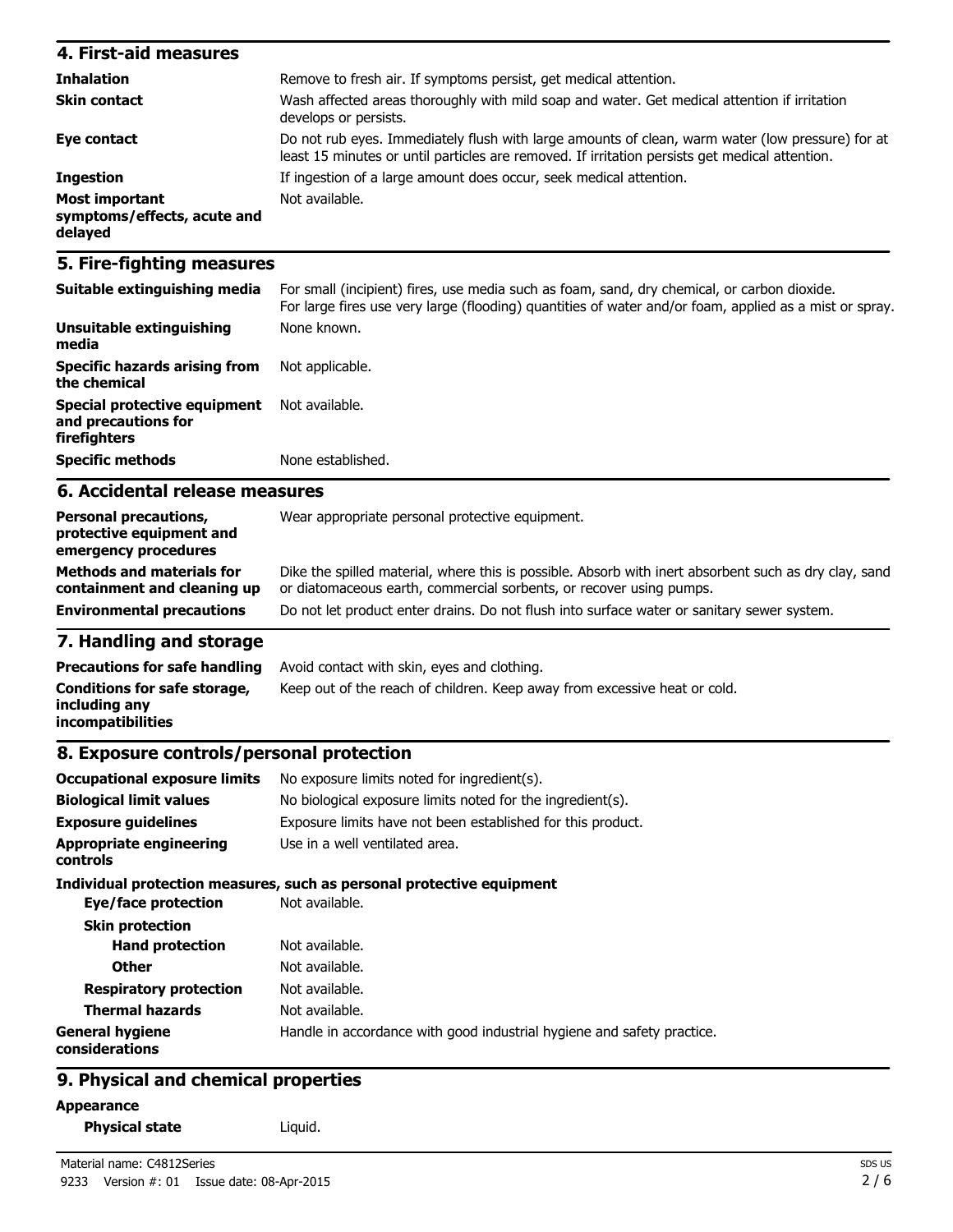| Color                                                   | Magenta                                                   |
|---------------------------------------------------------|-----------------------------------------------------------|
| Odor                                                    | Not available.                                            |
| <b>Odor threshold</b>                                   | Not available.                                            |
| рH                                                      | $3.8 - 4.2$                                               |
| <b>Melting point/freezing point</b>                     | Not available.                                            |
| <b>Initial boiling point and</b><br>boiling range       | Not determined                                            |
| <b>Flash point</b>                                      | > 200.0 °F (> 93.3 °C) Setaflash Closed Cup               |
| <b>Evaporation rate</b>                                 | Not determined                                            |
| <b>Flammability (solid, gas)</b>                        | Not available.                                            |
| Upper/lower flammability or explosive limits            |                                                           |
| <b>Flammability limit - lower</b> Not determined<br>(%) |                                                           |
| <b>Flammability limit -</b><br>upper $(\% )$            | Not available.                                            |
| <b>Explosive limit - lower</b><br>(%)                   | Not available.                                            |
| <b>Explosive limit - upper</b><br>(%)                   | Not available.                                            |
| Vapor pressure                                          | Not determined                                            |
| Solubility(ies)                                         |                                                           |
| Solubility (water)                                      | Soluble in water                                          |
| <b>Partition coefficient</b><br>(n-octanol/water)       | Not available.                                            |
| <b>Auto-ignition temperature</b>                        | Not available.                                            |
| <b>Decomposition temperature</b>                        | Not available.                                            |
| <b>Viscosity</b>                                        | $>= 2 cp$                                                 |
| <b>Other information</b>                                | For other VOC regulatory data/information see Section 15. |
| VOC (Weight %)                                          | 191.37 g/l                                                |

## **10. Stability and reactivity**

| <b>Reactivity</b><br><b>Chemical stability</b><br><b>Possibility of hazardous</b><br>reactions | Not available.<br>Stable under recommended storage conditions.<br>Will not occur.           |
|------------------------------------------------------------------------------------------------|---------------------------------------------------------------------------------------------|
| <b>Conditions to avoid</b>                                                                     | Not available.                                                                              |
| <b>Incompatible materials</b>                                                                  | Incompatible with strong bases and oxidizing agents.                                        |
| <b>Hazardous decomposition</b>                                                                 | Upon decomposition, this product may yield gaseous nitrogen oxides, carbon monoxide, carbon |
| products                                                                                       | dioxide and/or low molecular weight hydrocarbons.                                           |

## **11. Toxicological information**

| Symptoms related to the<br>physical, chemical and<br>toxicological characteristics | Not available.                                                    |
|------------------------------------------------------------------------------------|-------------------------------------------------------------------|
| Information on toxicological effects                                               |                                                                   |
| <b>Acute toxicity</b>                                                              | Based on available data, the classification criteria are not met. |
| <b>Skin corrosion/irritation</b>                                                   | Based on available data, the classification criteria are not met. |
| Serious eye damage/eye<br>irritation                                               | Based on available data, the classification criteria are not met. |
| Respiratory or skin sensitization                                                  |                                                                   |
| <b>Respiratory sensitization</b>                                                   | Based on available data, the classification criteria are not met. |
| <b>Skin sensitization</b>                                                          | Based on available data, the classification criteria are not met. |
| <b>Germ cell mutagenicity</b>                                                      | Based on available data, the classification criteria are not met. |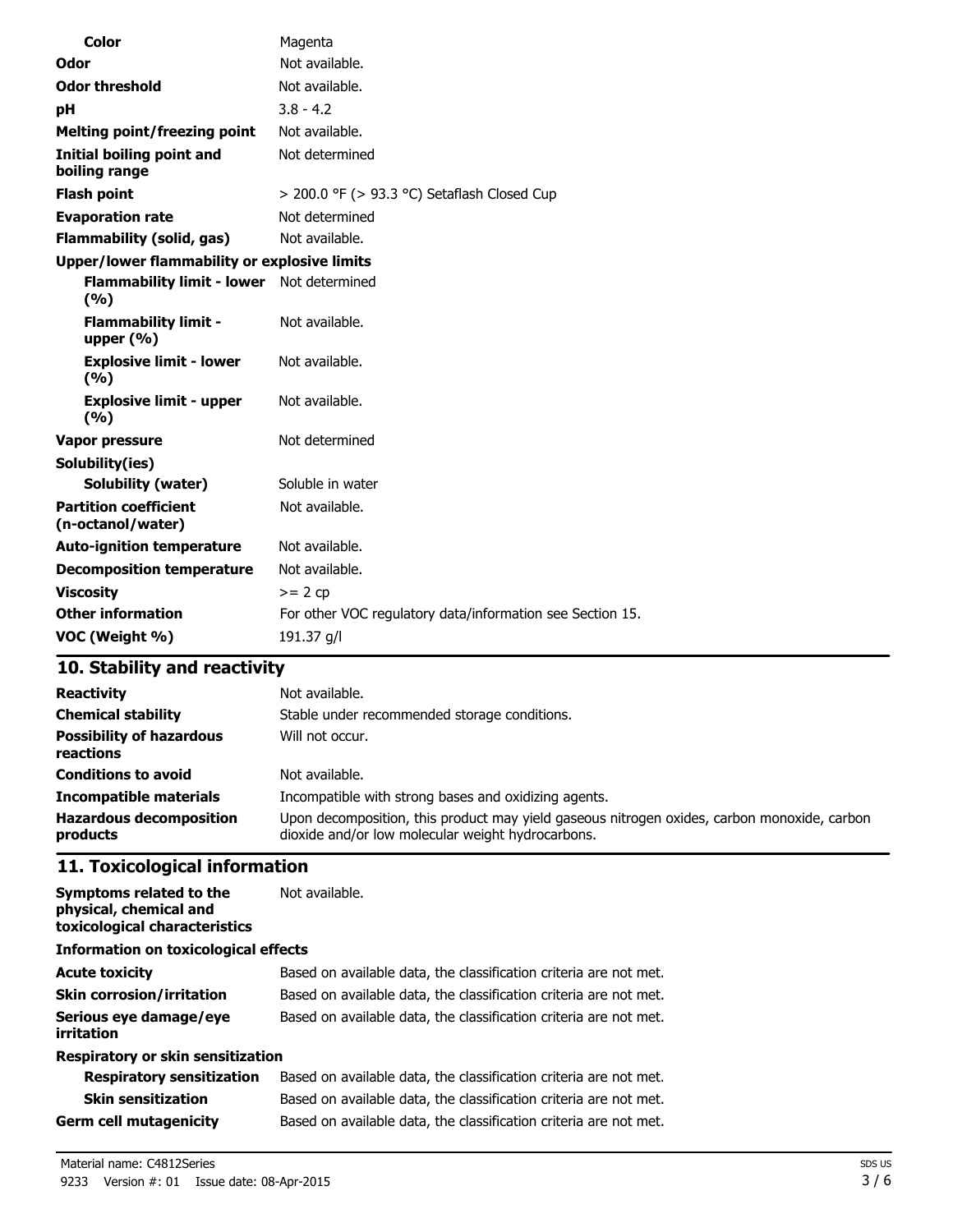| Carcinogenicity                                                                              |                | Based on available data, the classification criteria are not met.                                                                                               |                          |
|----------------------------------------------------------------------------------------------|----------------|-----------------------------------------------------------------------------------------------------------------------------------------------------------------|--------------------------|
| <b>Reproductive toxicity</b>                                                                 |                | Based on available data, the classification criteria are not met.                                                                                               |                          |
| <b>Specific target organ toxicity</b><br>- single exposure                                   |                | Based on available data, the classification criteria are not met.                                                                                               |                          |
| <b>Specific target organ toxicity</b><br>- repeated exposure                                 |                | Based on available data, the classification criteria are not met.                                                                                               |                          |
| <b>Aspiration hazard</b>                                                                     |                | Based on available data, the classification criteria are not met.                                                                                               |                          |
| <b>Further information</b>                                                                   |                | Complete toxicity data are not available for this specific formulation<br>Refer to Section 2 for potential health effects and Section 4 for first aid measures. |                          |
| <b>Components</b>                                                                            | <b>Species</b> |                                                                                                                                                                 | <b>Test Results</b>      |
| 2-pyrrolidone (CAS 616-45-5)                                                                 |                |                                                                                                                                                                 |                          |
| Acute                                                                                        |                |                                                                                                                                                                 |                          |
| Oral                                                                                         |                |                                                                                                                                                                 |                          |
| LD50                                                                                         | Guinea pig     |                                                                                                                                                                 | 6500 mg/kg               |
|                                                                                              | Rat            |                                                                                                                                                                 | 6500 mg/kg               |
| Alkyldicarboxylic acid (CAS Proprietary)                                                     |                |                                                                                                                                                                 |                          |
| Acute                                                                                        |                |                                                                                                                                                                 |                          |
| <b>Oral</b>                                                                                  |                |                                                                                                                                                                 |                          |
| LD50                                                                                         | Rat            |                                                                                                                                                                 | 2260 mg/kg               |
|                                                                                              |                |                                                                                                                                                                 | $\epsilon$ = 10000 mg/kg |
|                                                                                              |                |                                                                                                                                                                 |                          |
| 12. Ecological information                                                                   |                |                                                                                                                                                                 |                          |
| <b>Aquatic toxicity</b>                                                                      |                | Static acute toxicity (trout), survival (100 mg/L) = $100\%$                                                                                                    |                          |
|                                                                                              |                | Static acute toxicity (trout), survival (10 mg/L) = 100%                                                                                                        |                          |
| <b>Ecotoxicity</b>                                                                           |                |                                                                                                                                                                 |                          |
| <b>Product</b>                                                                               |                | <b>Species</b>                                                                                                                                                  | <b>Test Results</b>      |
| C4812Series (CAS Mixture)                                                                    |                |                                                                                                                                                                 |                          |
| <b>Aquatic</b>                                                                               |                |                                                                                                                                                                 |                          |
| Acute                                                                                        |                |                                                                                                                                                                 |                          |
| Fish                                                                                         | <b>LC50</b>    | Fathead minnow (Pimephales promelas)                                                                                                                            | 417 mg/l, 96 hours       |
| <b>Components</b>                                                                            |                | <b>Species</b>                                                                                                                                                  | <b>Test Results</b>      |
| 2-pyrrolidone (CAS 616-45-5)<br><b>Aquatic</b>                                               |                |                                                                                                                                                                 |                          |
| Crustacea                                                                                    | <b>EC50</b>    | Water flea (Daphnia pulex)                                                                                                                                      | 13.21 mg/l, 48 hours     |
| Alkyldicarboxylic acid (CAS Proprietary)                                                     |                |                                                                                                                                                                 |                          |
| <b>Aquatic</b>                                                                               |                |                                                                                                                                                                 |                          |
| Crustacea                                                                                    | <b>EC50</b>    | Water flea (Daphnia magna)                                                                                                                                      | 350 - 400 mg/l, 48 hours |
| Fish                                                                                         | <b>LC50</b>    | Fish                                                                                                                                                            | 101, 96 Hours            |
| <b>Persistence and degradability</b>                                                         | Not available. |                                                                                                                                                                 |                          |
| <b>Bioaccumulative potential</b>                                                             | Not available. |                                                                                                                                                                 |                          |
| Partition coefficient n-octanol / water (log Kow)<br>2-pyrrolidone<br>Alkyldicarboxylic acid |                | $-0.85$<br>$-0.59$                                                                                                                                              |                          |
|                                                                                              | Not available. |                                                                                                                                                                 |                          |
| <b>Mobility in soil</b><br><b>Other adverse effects</b>                                      | Not available. |                                                                                                                                                                 |                          |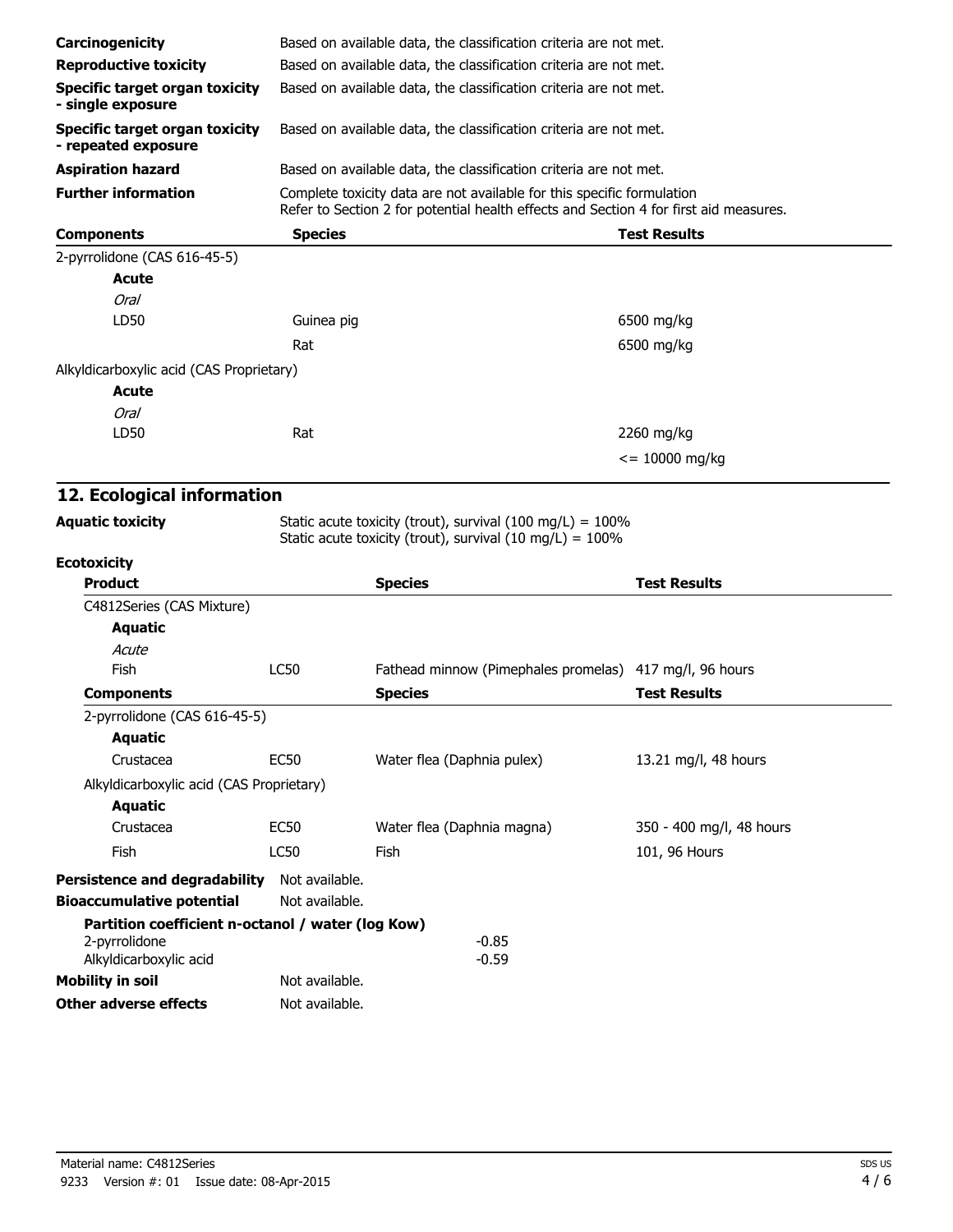#### **13. Disposal considerations**

| <b>Disposal instructions</b> | Do not allow this material to drain into sewers/water supplies.                            |
|------------------------------|--------------------------------------------------------------------------------------------|
|                              | Dispose of waste material according to Local, State, Federal, and Provincial Environmental |
|                              | Regulations.                                                                               |

HP's Planet Partners (trademark) supplies recycling program enables simple, convenient recycling of HP original inkjet and LaserJet supplies. For more information and to determine if this service is available in your location, please visit http://www.hp.com/recycle.

#### **14. Transport information**

#### **DOT**

Not regulated as dangerous goods.

#### **IATA**

Not regulated as dangerous goods.

#### **IMDG**

Not regulated as dangerous goods.

#### **ADR**

Not regulated as dangerous goods.

**Further information** Not a dangerous good under DOT, IATA, ADR, IMDG, or RID.

#### **15. Regulatory information**

**US federal regulations** US TSCA 12(b): Does not contain listed chemicals.

#### **TSCA Section 12(b) Export Notification (40 CFR 707, Subpt. D)**

Not regulated.

#### **SARA 304 Emergency release notification**

Not regulated.

#### **OSHA Specifically Regulated Substances (29 CFR 1910.1001-1050)**

Not listed.

#### **Superfund Amendments and Reauthorization Act of 1986 (SARA)**

No

**Hazard categories** Immediate Hazard - No Delayed Hazard - No Fire Hazard - No Pressure Hazard - No Reactivity Hazard - No

#### **SARA 302 Extremely hazardous substance**

Not listed.

**SARA 311/312 Hazardous chemical**

#### **Other federal regulations Safe Drinking Water Act (SDWA)** Not regulated.

#### **US state regulations**

**US. Massachusetts RTK - Substance List**

2-pyrrolidone (CAS 616-45-5)

#### **US. Pennsylvania Worker and Community Right-to-Know Law**

2-pyrrolidone (CAS 616-45-5)

#### **US. California Proposition 65**

#### Not Listed. **Other information** VOC content (less water, less exempt compounds) = 663.6 g/L (U.S. requirement, not for emissions) **Regulatory information** All chemical substances in this HP product have been notified or are exempt from notification under chemical substances notification laws in the following countries: US (TSCA), EU (EINECS/ELINCS), Switzerland, Canada (DSL/NDSL), Australia, Japan, Philippines, South Korea, New Zealand, and China.